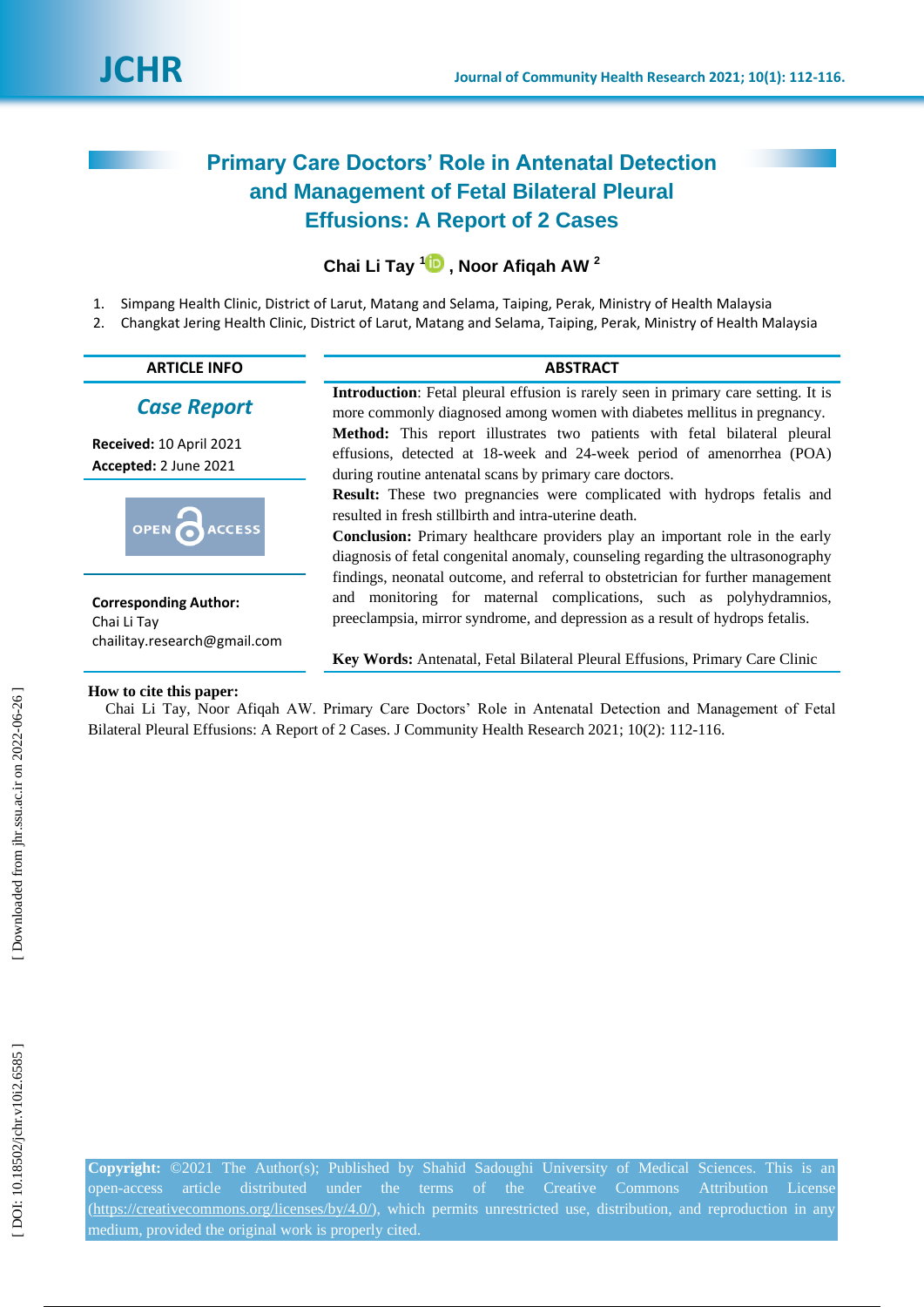#### **Introduction**

Fetal pleural effusions is a rare condition affecting 1 in 15,000 pregnancies and is associated with chromosomal abnormalities (1, 2). Pleural effusions are most commonly detected in the second or early third trimester of pregnancy (3). In order to detect fetal anomaly early, sonography is performed at 18 -20 weeks period of amenorrhea (POA ) in primary care setting in addition to the compulsory scans at every trimester. Antenatal ultrasonography is essential to help the diagnosis of fetal growth anomaly. Primary care doctors should be equipped with ultrasonographic skills to identify fetal congenital anomaly for early intervention by the obstetricians. There is no concrete evidence to suggest the

association among diabetes mellitus, parity , and fetal pleural effusions. However , within a year in the studied health clinic, two patients, who similarly ha d gestational diabetes mellitus (GDM) and grandmultiparity, were diagnosed to have fetal pleural effusions. Subsequently, timely referral to obstetrician and close monitoring for maternal complications such as polyhydramnios, preeclampsia , and psychosocial well -being were carried out.

#### **Case Report 1**

Madam N, 40 -year -old, Gravida 6 Para 5, had her booking done at 9 -week POA with date verified via dating scan. Her BMI was 21kg/m<sup>2</sup>. She was diagnosed to have GDM at 18 -weeks POA with her modified glucose tolerance test (MGTT) of 5.2/8.0mmol/L. Throughout the pregnancy; she had good glyc aemic control on diet control and normal haemoglobin. She was normotensive and non proteinuria throughout her pregnancy.

Antenatal scan at 18 -week 3 -day reviewed the fetus and had bilateral pleura l effusion (Figure 1) and referral to fetomaternal team of obstetrics and gynaecology (O&G) was made. First , detailed scan at 20 weeks by fetomaternal specialist showed bilateral pleura l effusion, without pericardial effusion, skin oedema , and ascites. Second detailed scan at 23 -week POA noted skin oedema over scalp apart from bilateral pleural effusion. Amniocentesis

showed normal result, indicating that the condition is not inherited as absence of chromosomal abnormality. Madam N and her husband decided to continue the pregnancy. Toxoplasmosis, rubella, cytomegalovirus, herpes simplex (TORCHES) , and parvovirus screening were negative. At 28 -week POA, the patient perceived absence of fetal movement. Ultrasound showed absent fetal cardiac activity, ascites, and thick abdominal wall ( Figure 2) except for scalp oedema and pleural effusion. She delivered a fresh stillbirth weighing 900g after inducing labour and she currently has an intrauterine contraceptive device (IUCD).

### **Case Report 2**

Madam S, 34 -year old, Gravida 6 Para 2+3, had her booking done at 1 4 -week POA. She had a history of 3 consecutive spontaneous miscarriages without a specific cause. At  $5<sup>th</sup>$  pregnancy, she had premature delivery via emergency lower segmental caesarean section due to fetal distress at 34 -week POA, and GDM on diet control. At current pregnancy, she was underweight with BMI of 17.1  $kg/m<sup>2</sup>$ . She had subclinical hyperthyroidism and GDM on diet control (MGTT 4.2/8.5mmol/L). Otherwise, she was normotensive, non-proteinuric and non -anaemic throughout her pregnancy.

Her antenatal sonography at 24 -week POA indicated fetal bilateral pleural effusion, left more than right side, where left massive pleural effusion pushing left lobe of lung and the heart to the right thoracic cavity, no pericardial effusion, both lungs hypoplasia ( Figure 3), fetal scalp oedema ( Figure 4) , and ascites ( Figure 5). Subsequently, the ultrasound findings were confirmed by O&G specialist and explained to Madam S. She was counselled regarding the poor prognosis of fetal outcome in view of early onset of hydrops fetalis and bilateral lungs hypoplasia. TORCHES and Parvovirus screening were negative. Madam S refused for amniocentesis and opted for conservative management. At 32 -week POA, she perceived contraction pain with no fetal movement. Intrauterine death was confirmed and a fresh stillbirth weighing 1.1kg was delivered. Currently ,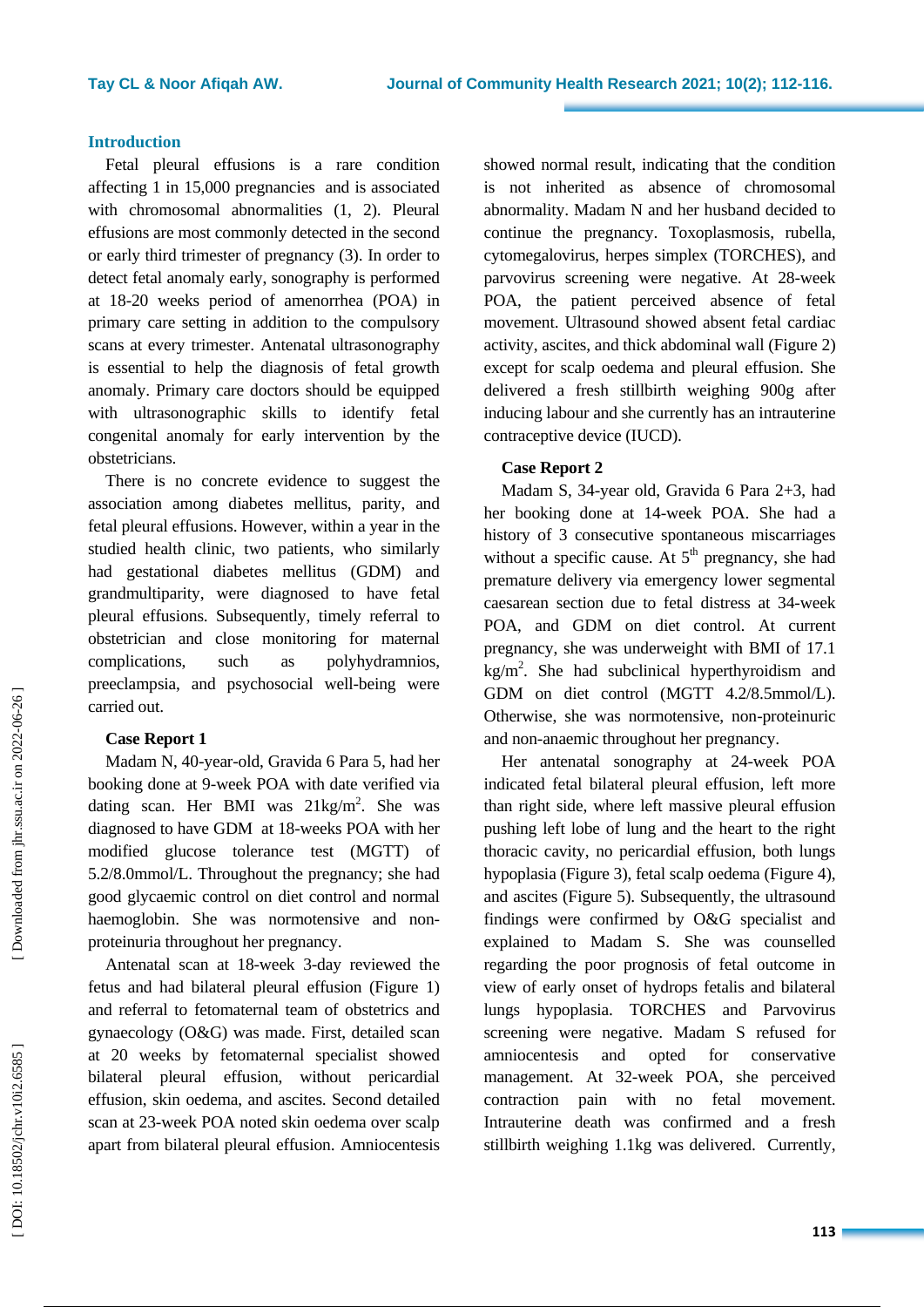she gets 150mg intramuscular Medroxyprogesterone every 3 -month as family planning.



**Figure 1** . Obstetrical ultrasonography indicates bilateral pleural effusion at 18 -week 3 -day POA



**Figure 2 .** Obstetrical ultrasonography indicates fetal ascites and thick abdominal wall at 28 weeks PO A



**Figure 3 .** Obstetrical ultrasonography indicates fetal bilateral pleural effusion, left more than right side, where left massive pleural effusion pushing left lobe of lung and the heart to the right thoracic cavity, no pericardial effusion, both lungs hypoplasia at 24 weeks POA



**Figure 4 .** Obstetrical ultrasonography indicates fetal scalp oedema at 24 weeks POA



**Figure 5 .** Obstetrical ultrasonography indicates fetal ascites at 24 weeks POA

#### **Discussion**

Both grand -multiparous patients, over the age of 25 years and without overweight, had GDM. This is not surprising as the prevalence of GDM in Asia is 11.5% (4) . However, there was no evidence to support the association between GDM and fetal pleural effusion. A study showed that 35% of 246 fetuses with pleural effusions were aneuploidy in genetic analysis (5). The most commonly associated chromosomal abnormalities include trisomy 21 and  $45, X$  (5, 6). Increased risk of genetic abnormalities associated with pleural effusions results in invasive genetic testing with amniocentesis, chorionic villus sampling, or pleural fluid aspiration (5) . Determining the karyotype prenatally may help in prognosticating the fetal outcome and shared -decision making between doctors and couples in the management plan for current and future pregnancies. Madam N and her husband decided to continue the pregnancy after knowing that the amniocentesis was normal. On the other hand, madam S insisted to continue the pregnancy regardless of the result of amniocentesis, thus she refused to perform the invasive procedure.

Sonographically, pleural effusions appear as anechoic fluid surrounding one or both lungs (Figures 1 and 3) and should be distinguished from pericardial effusion by the typical "bat wing" appearance of the freely floating lungs within the surrounding fluid (7). Antenatal sonographic poor prognostic indicators include associated malformations (8), hydrops (3), diagnosis before 33 weeks (2), bilaterality of effusions (2, 8), unilateral effusions with mediastinal shift (2), and prematurity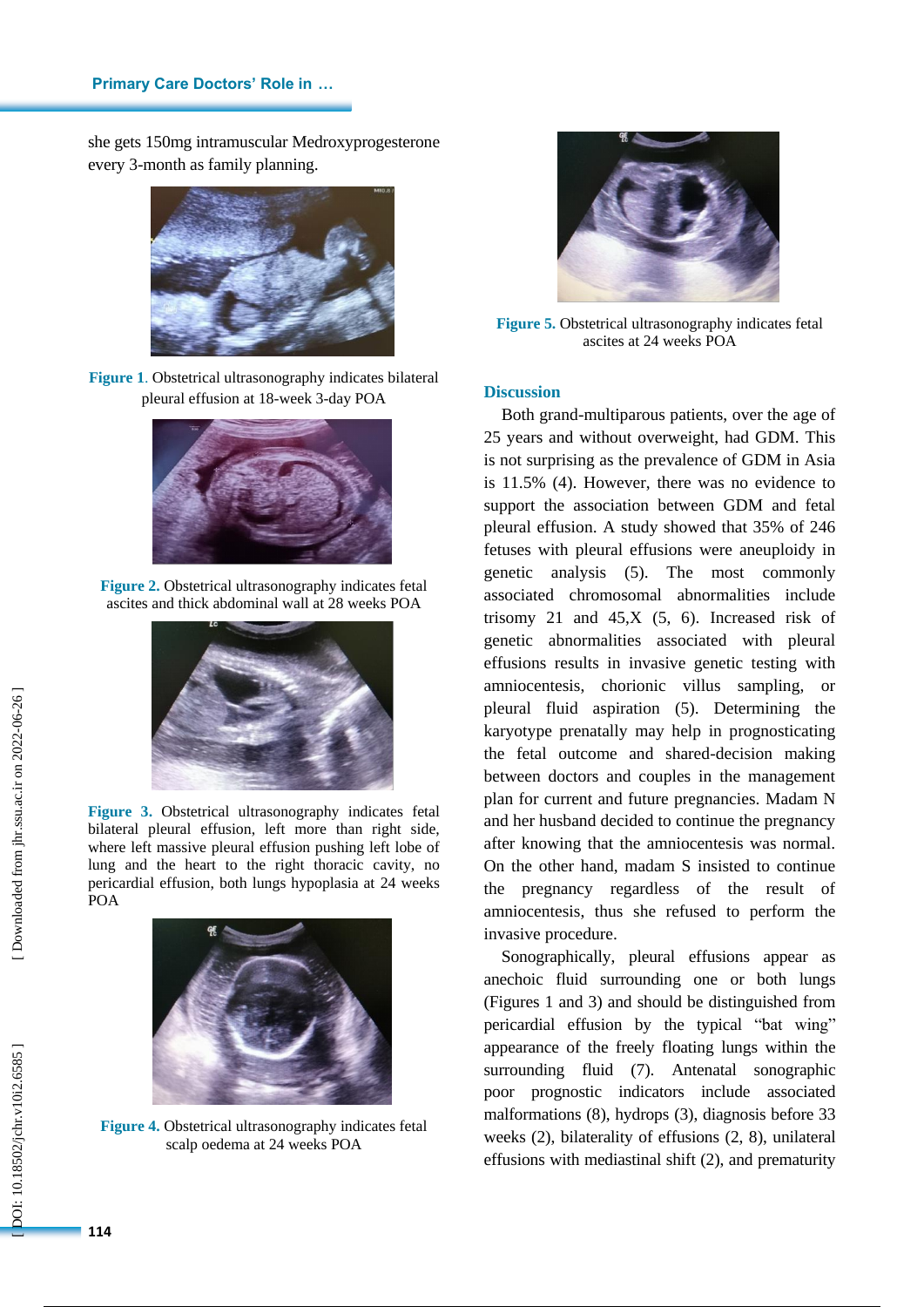(2, 9) . Both of the fetuses were diagnosed to have bilateral pleural effusions before 33 -week POA and developed hydrops fetalis. Hydrops fetalis is diagnosed when there is accumulation of fluid in at least two fetal compartments , such as pleural effusions and ascites in the patients (10) . The main cause of neonatal death was respiratory distress due to pulmonary hypoplasia and pleural effusion (11). Therefore, counseling on the fetal outcome must be done comprehensively by the doctors to allay patients' anxiety and prevent unmet expectations. The primary healthcare providers also need to

monitor the maternal weight, blood pressure, symphysio -fundal height, urine protein , and legs swelling more frequently compare d to usual practice. This is because polyhydramnios and preeclampsia were the commonest prenatal maternal complications (12). Moreover, rare but potentially life-threatening [obstetric complication](https://www.sciencedirect.com/topics/medicine-and-dentistry/obstetric-complication)s, mirror syndrome, maternal [edema,](https://www.sciencedirect.com/topics/nursing-and-health-professions/edema) hypertension, and [proteinuria](https://www.sciencedirect.com/topics/medicine-and-dentistry/proteinuria) in association with [fetal hydrops](https://www.sciencedirect.com/topics/medicine-and-dentistry/hydrops-fetalis) need to be ruled out when preeclampsia is suspected (13). Close intrapartum and postnatal care is required; since postpartum hemorrhage or difficulty with placental delivery may occur due to placental swelling (12) .

#### **Conclusion**

Antenatal ultrasonography during 18 to 20 weeks POA enables primary care doctors to detect fetal pleural effusions especially for those pregnant erand-multiparous with diabetes mellitus. Early diagnosis is paramount for further investigation of chromosomal abnormalities and intervention by the O&G team. Monitoring of the potentially [obstetric and psychosocial](https://www.sciencedirect.com/topics/medicine-and-dentistry/obstetric-complication)  [complications](https://www.sciencedirect.com/topics/medicine-and-dentistry/obstetric-complication) derived from fetal pleural effusions is also imperative.

#### **Authors' contribution**

CLT and NAAW contributed to the patients' diagnosis and management, to the case reports and CLT wrote the manuscript.

### **Conflict of Interest**

The authors declare that there is no conflict of interest.

### **Acknowledgement**

Thanks are owed to the patients who permitted to publish their case reports.

#### **References**

- 1.Hidaka N, Chiba Y. Fetal hydrothorax resolving completely after a single thoracentesis: A report of 2 cases. The Journal of Reproductive Medicine.2007;52(9):843 -8.
- 2.Longaker MT, Laberge J -M, Dansereau J, et al. Primary fetal hydrothorax: natural history and management. Journal of Pediatric Surgery.1989; 24(6):573 -6.
- 3.Rustico MA, Lanna M, Coviello D, et al. Fetal pleural effusion. Prenatal Diagnosis: Published in Affiliation With the International Society for Prenatal Diagnosis .2007;27(9):793 -9.
- 4.Lee KW, Ching SM, Ramachandran V, et al. Prevalence and risk factors of gestational diabetes mellitus in Asia: a systematic review and meta-analysis. BMC Pregnancy and Childbirth.2018;18(1):1-20.
- 5.Waller K, Chaithongwongwatthana S, Yamasmit W, et al. Chromosomal abnormalities among 246 fetuses with pleural effusions detected on prenatal ultrasound examination: factors associated with an increased risk of aneuploidy. Genetics in Medicine . 2005;7(6):417 -21 .
- 6.Yinon Y, Grisaru -Granovsky S, Chaddha V, et al. Perinatal outcome following fetal chest shunt insertion for pleural effusion. Ultrasound in obstetrics & gynecology. 2010;36(1):58-64.
- 7.Yinon Y, Kelly E, Ryan G. Fetal pleural effusions. Best Practice & Research Clinical Obstetrics & Gynaecology . 2008;22(1):77 -96.
- 8.Nicolaides K, Azar G. Thoraco -amniotic shunting. Fetal Diagnosis and Therapy .1990;5(3 -4):153 -64.
- 9.Weber AM, Philipson EH. Fetal pleural effusion: a review and meta -analysis for prognostic indicators. Obstetrics and gynecology .1992;79(2):281 -6.
- 10. Langlois S, Wilson RD, Pandya PP, et al. 36 Fetal Hydrops. Fetal Medicine (Third Edition). London: Content Repository; 2020. p. 427 -42.e2.